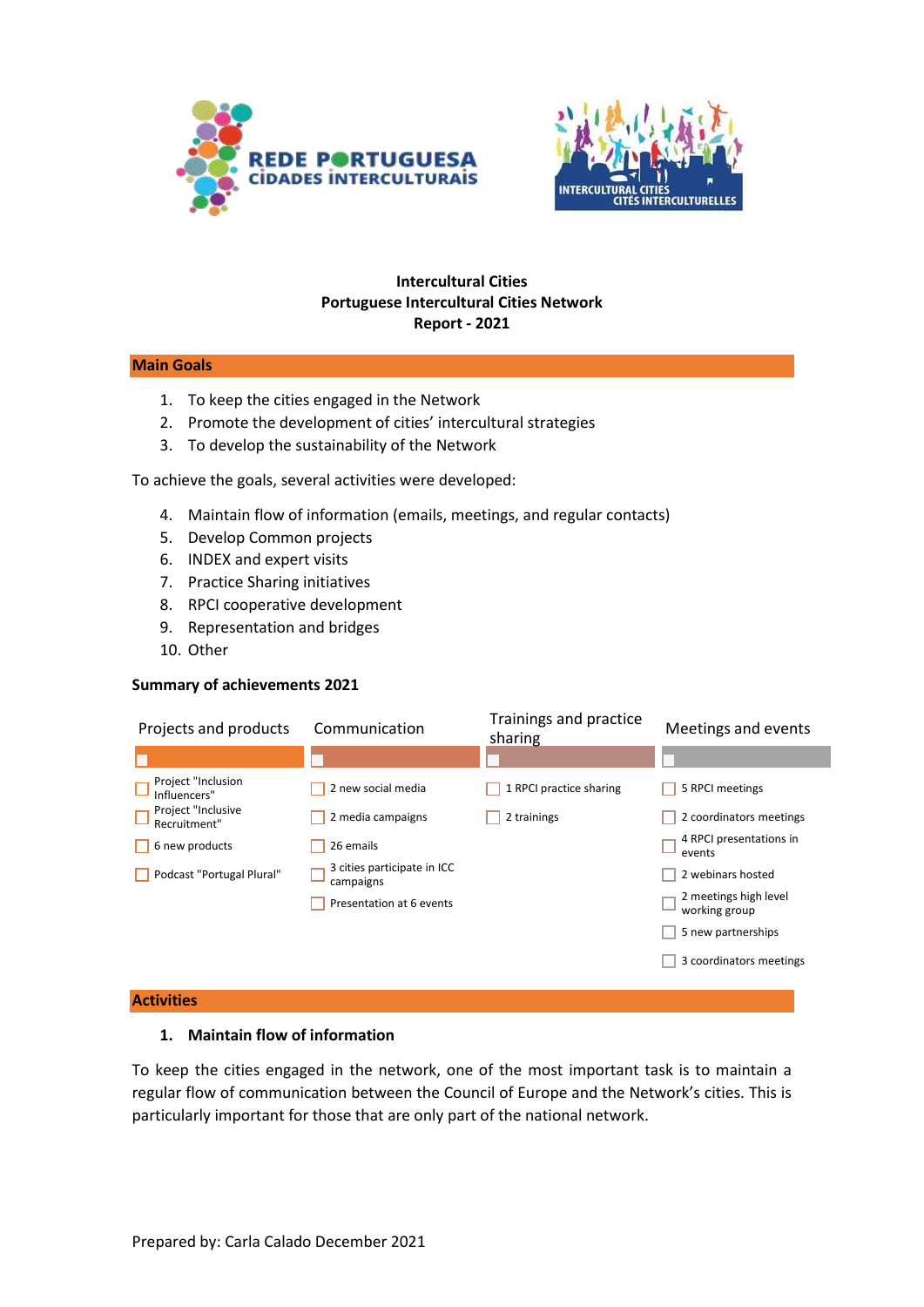



### **Contacts and updates**

During this period, some updates and developments could be registered:

- The city of Lisboa now has a new representative: Jorge Viera
- The Parish of Paranhos (Porto) showed interest in joining the network. A meeting was held, all relevant information was sent, and we are currently waiting for the answer
- The city of Oeiras decided to become a formal partner of the RPCI cooperative
- The cities of Loures, Oeiras and Amadora joined forces in an intercity grant called "Inclusive Recruitment"

### **Emails**

Besides invitations for RPCI meetings, during 2021, around 26 emails were made to ensure the communication flow, manly to communicate about news, ICC initiatives, webinars and campaigns, RPCI current projects, how to become formal partners of the cooperative, grant opportunities and to disseminate relevant initiatives from partner organisations.

### **Calls and one-to-one meetings**

Occasionally, phone calls were held with cities to clarify details and deliver information (for eg. when representatives changed), as well as to prepare presentations and meetings.

Several one-to-one meetings were held with Lisboa, Loures and Oeiras.

### **Social media**

External communication is also important, to raise the interest of other cities and to give visibility to the networks and the cities activities.

The RPC[I facebook](https://www.facebook.com/RPCIPortugal) was updated with the sharing of interesting posts. 541 people "like" our page, 131 posts were posted along the year, and the reach out extended to +2000 people. Our Instagram account (Rede PT Cidades Interculturais (@cidadesinterculturais) • fotos e vídeos do [Instagram\)](https://www.instagram.com/cidadesinterculturais/) has now 229 followers.

In 2021, new social media accounts were created to reach new target groups:

- 1) LinkedIn[\(https://www.linkedin.com/company/rpci-rede-portuguesa-das-cidades](https://www.linkedin.com/company/rpci-rede-portuguesa-das-cidades-interculturais)[interculturais\)](https://www.linkedin.com/company/rpci-rede-portuguesa-das-cidades-interculturais) with 549 followers.
- 2) YouTube channel was created
- 3) Podcast program created [\(Rede Portuguesa de Cidades Interculturais -](https://www.youtube.com/channel/UCVtHDVuDH2Aiz-3xMxIOn2g) YouTube) was set up to be launched in 2022 (soon available on Spotify) – 2 interviews recorded (1 regarding hiring migrants, and another about RPCI cooperative).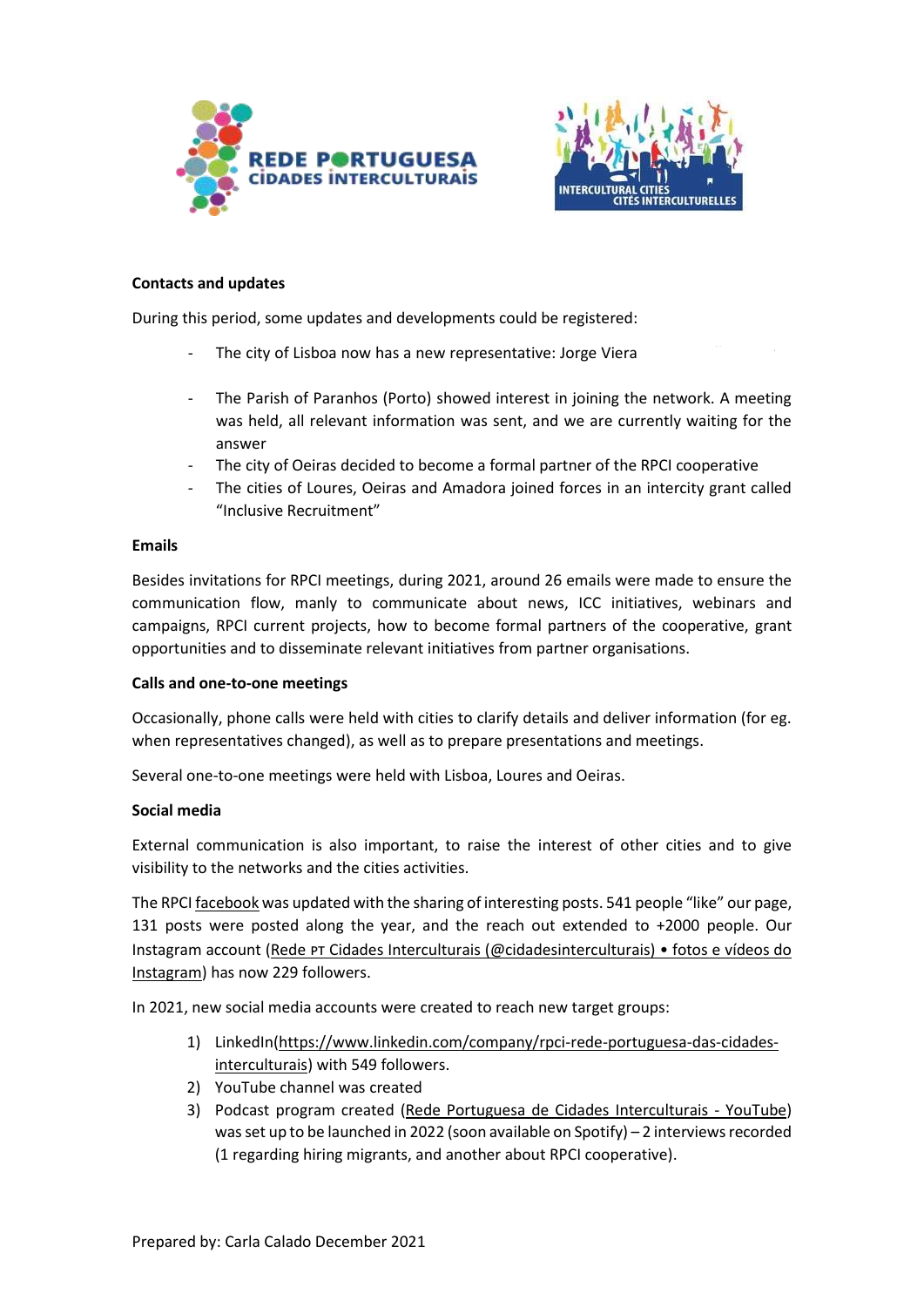



### **Branding**

A new branding was created for the cooperative and for the network.



*Image: new branding images: Network and Cooperative*

The [website](http://www.cidadesinterculturais.pt/) was updated with the new tools and regular articles to better reach diverse audiences.

### **Meetings**

This year, there was no possibility of holding face to face meetings. However, 5 online meetings were held.

| RPCI<br>meetings<br>2021 | 3rd February 2021: to decide upon the common project to be developed<br>and evaluate 2020                                                       |
|--------------------------|-------------------------------------------------------------------------------------------------------------------------------------------------|
|                          | 14th April 2021: present the ideas for a cooperative and its team,<br>listening to cities suggestions and needs before creating the cooperative |
|                          | <b>2nd June:</b> Kickstarting of common project; Establishing the team for the<br>project with 3 cities: Cascais, Albufeira and Viseu           |
|                          | 8th July: practice sharing Anti-rumours strategies                                                                                              |
|                          | 21st October 2020: Evaluation of the common project; preparing the<br>public campaign.                                                          |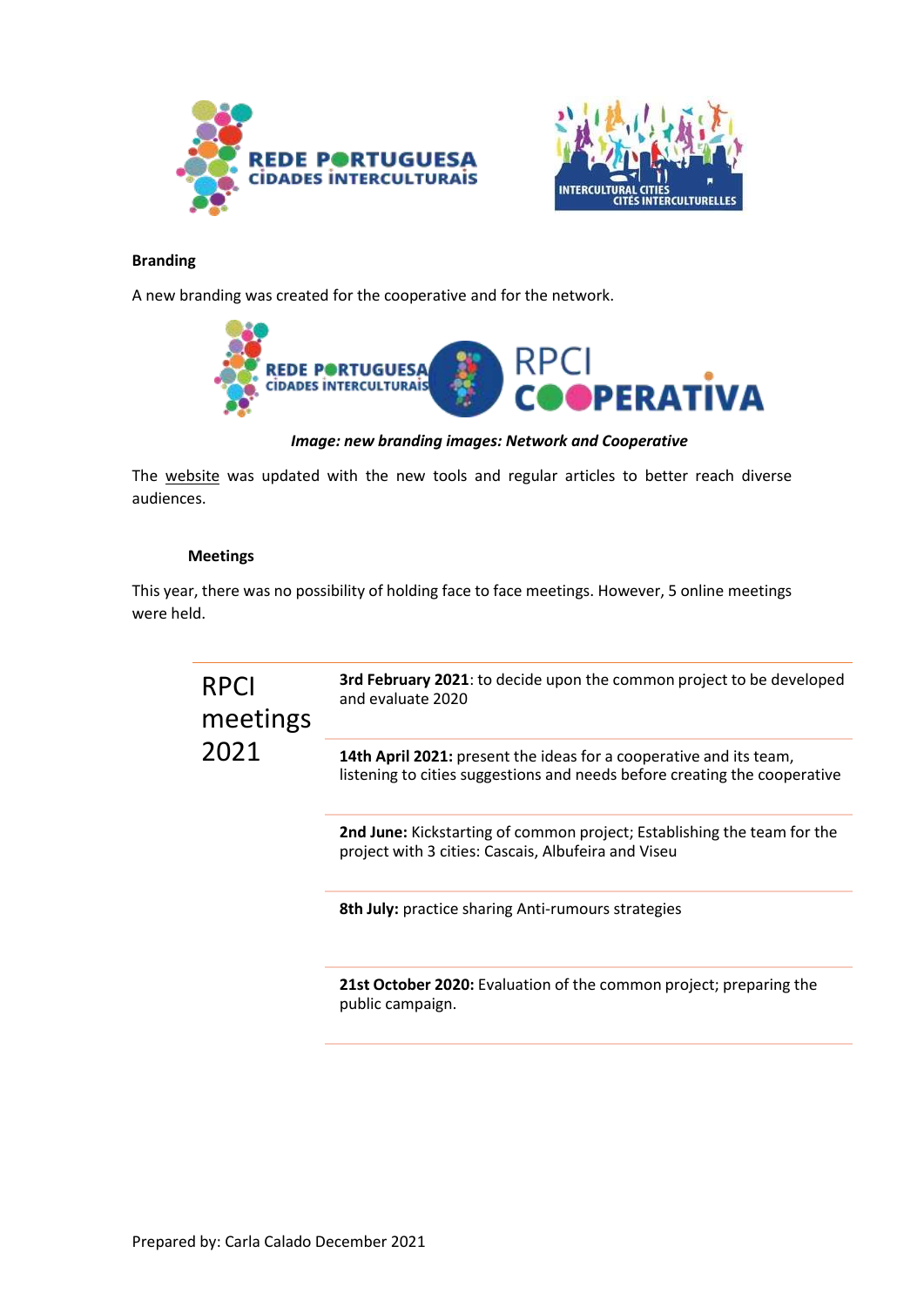

*Image: RPCI meeting June 2021*

### **Summary of the 2020 evaluation by cities:**



**Main proposals from cities:** invest in initiatives through social media and campaigns to promote interculturality; keep in mind those that are digitally excluded; be more creative; face extreme right positions; set up join activities; promote interreligious dialogue; anti-rumours campaigns and testemonials; more interaction between cities and more participation from cities in the network.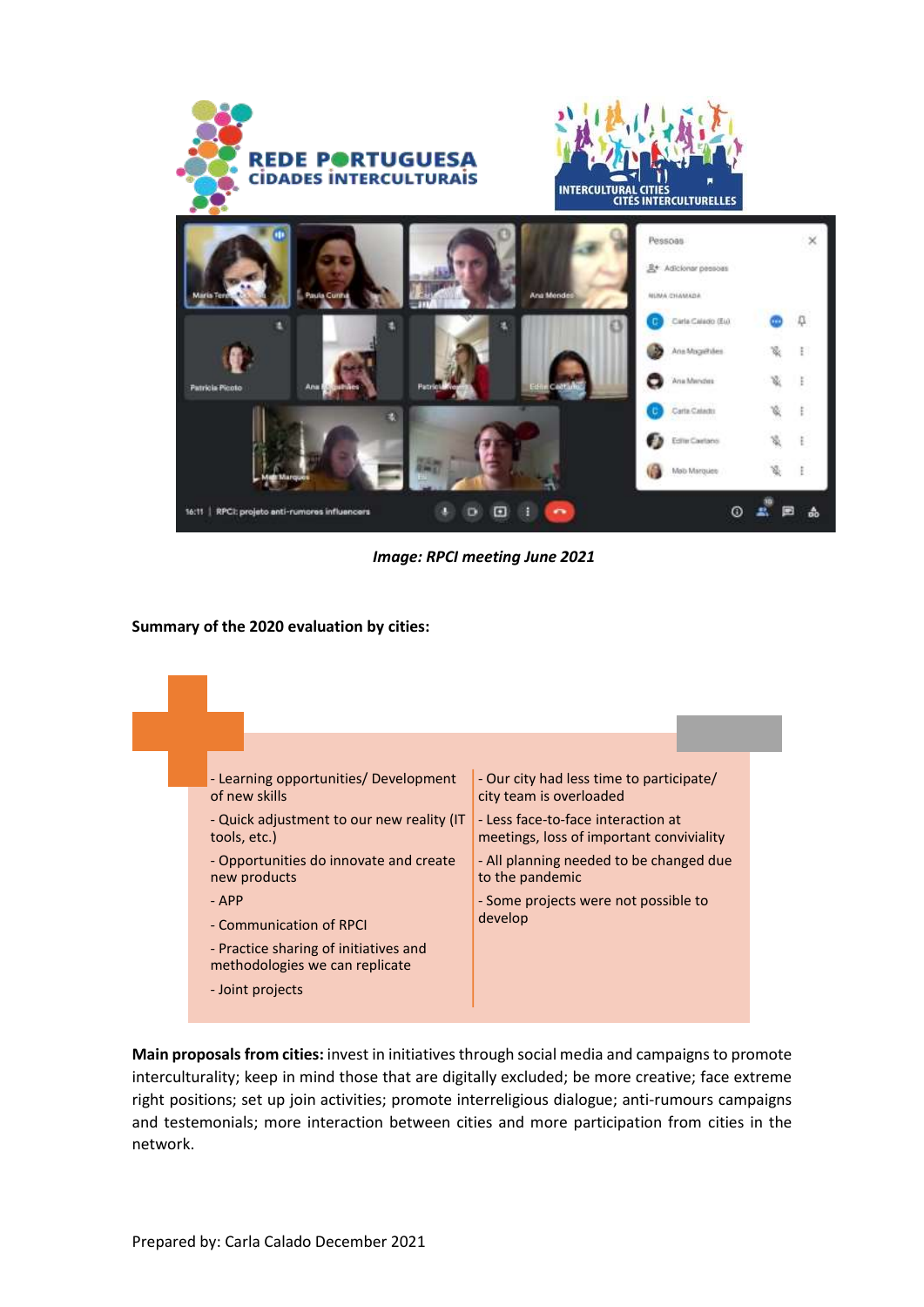



### **Participation in other initiatives**

RPCI coordination also took part in the **International Women day** campaign video (Portimão) and one representative of RPCI new cooperative was present at the meeting regarding **International refugee day** campaign.

With our support, **3 cities took part of the 2 ICC campaigns** – International Refugee Day (Lisboa, and Albufeira) and International Migrants Day (Albufeira and Portimão).

# **2. Develop Common projects**

Another important way to keep cities engaged is the development of common projects. Grants have been granted from the Council of Europe, to foster the development of join projects. Joint projects are of the outmost importance to promote cohesion and learning among cities, as well as to ice strength to their lobbying power.

During 2021, 2 projects were developed:

### **a) Inclusion Influencers**

In the  $1<sup>st</sup>$  semester of 2021, the activities and financial details of the grant were discussed.

A new project was decided collaboratively in one of the RPCI meetings. It consists of developing social media contents directed at young people, in partnership with Influencers. A grant proposal was submitted (and approved) with cities engagement. A team was established to deliver the project: Eva Calado (communication expert) and Mab Marques (psychologist), with the supervision of Carla Calado (RPCI coordinator). After presentation to the cities of the proposal, all cities were invited to become part of the project team: the cities of Albufeira, Cascais and Viseu. Monthly meetings were held between these cities and the team to develop the project.

For 2021 our grant envisioned the:

- Assessment of main social beliefs that pose barriers to inclusion.
- Development of contents and social media products that tackle these barriers, using anti-rumours methodologies.
- Dissemination of these products among youth with support of local influencers
- Empower teachers to use products with children and youth.
- Empower cities officers to use anti-rumours methodologies.
- Development of a joint social media Plan.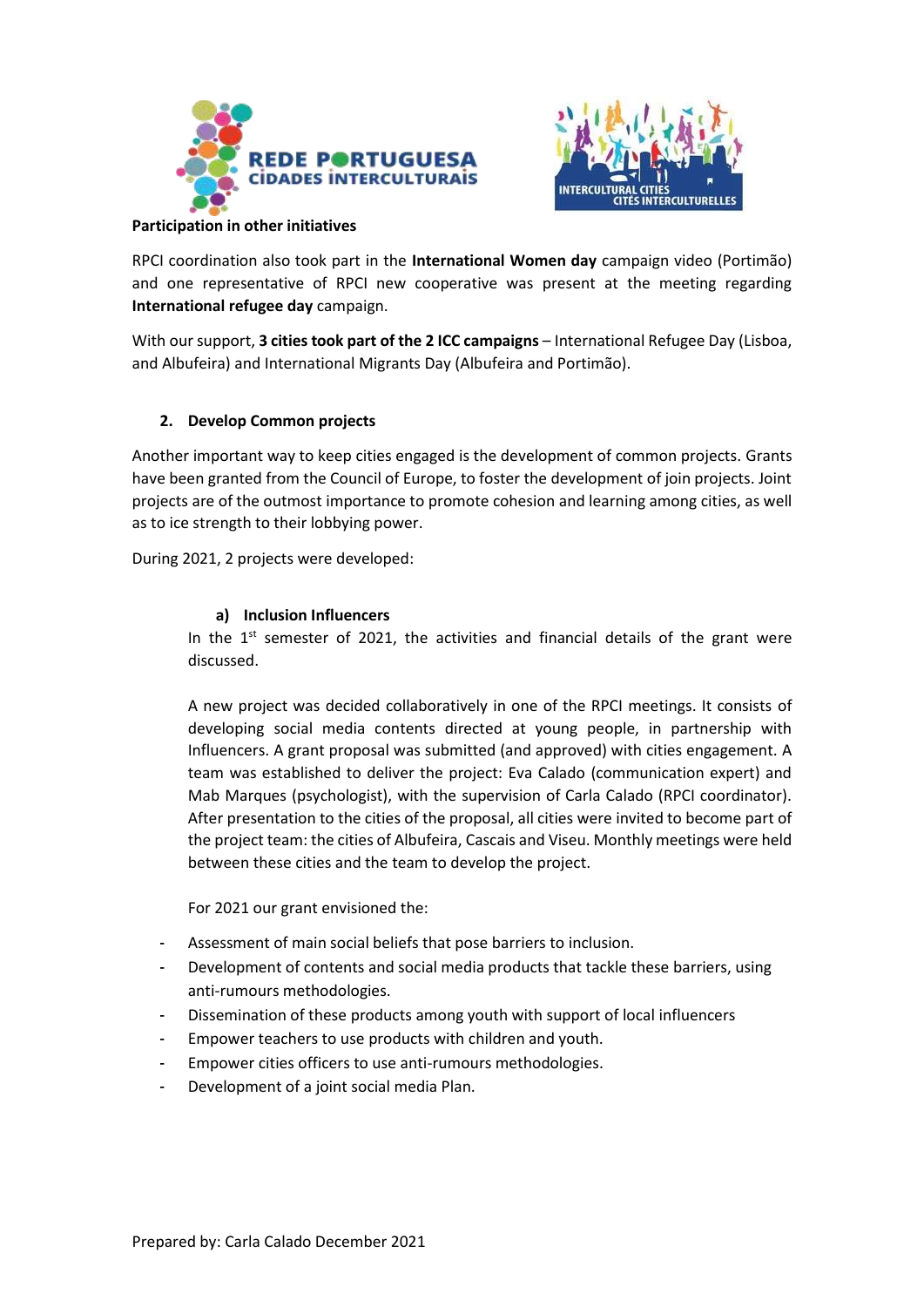



### **Summary of results:**

| <b>Goals</b>                                    | <b>Results</b>                                                                                                                                                  |  |
|-------------------------------------------------|-----------------------------------------------------------------------------------------------------------------------------------------------------------------|--|
| <b>Collection of at least 3 beliefs</b>         | 22 rumours collected and 3 selected<br>3 focus groups with 14 young people                                                                                      |  |
| Creation of at least 3 social media<br>products | 3 social media products created (2<br>cartoon strips and 1 video)<br>1 pedagogical toolkit created using 4<br>products (1 being the Amadora existing<br>videos) |  |
| 1 local influencer as partner                   | 4 local influencers as partners                                                                                                                                 |  |
| 1 teachers training                             | 1 teacher training with 27 participants                                                                                                                         |  |
| 1 city officer training                         | city officers<br>training<br>19<br>1<br>with<br>participants                                                                                                    |  |
| 1 Dissemination event                           | 1 final webinar with 37 participants                                                                                                                            |  |
| 1 public campaign                               | 1 public campaign with dissemination of<br>the products created                                                                                                 |  |



*Image: Webinar poster and program*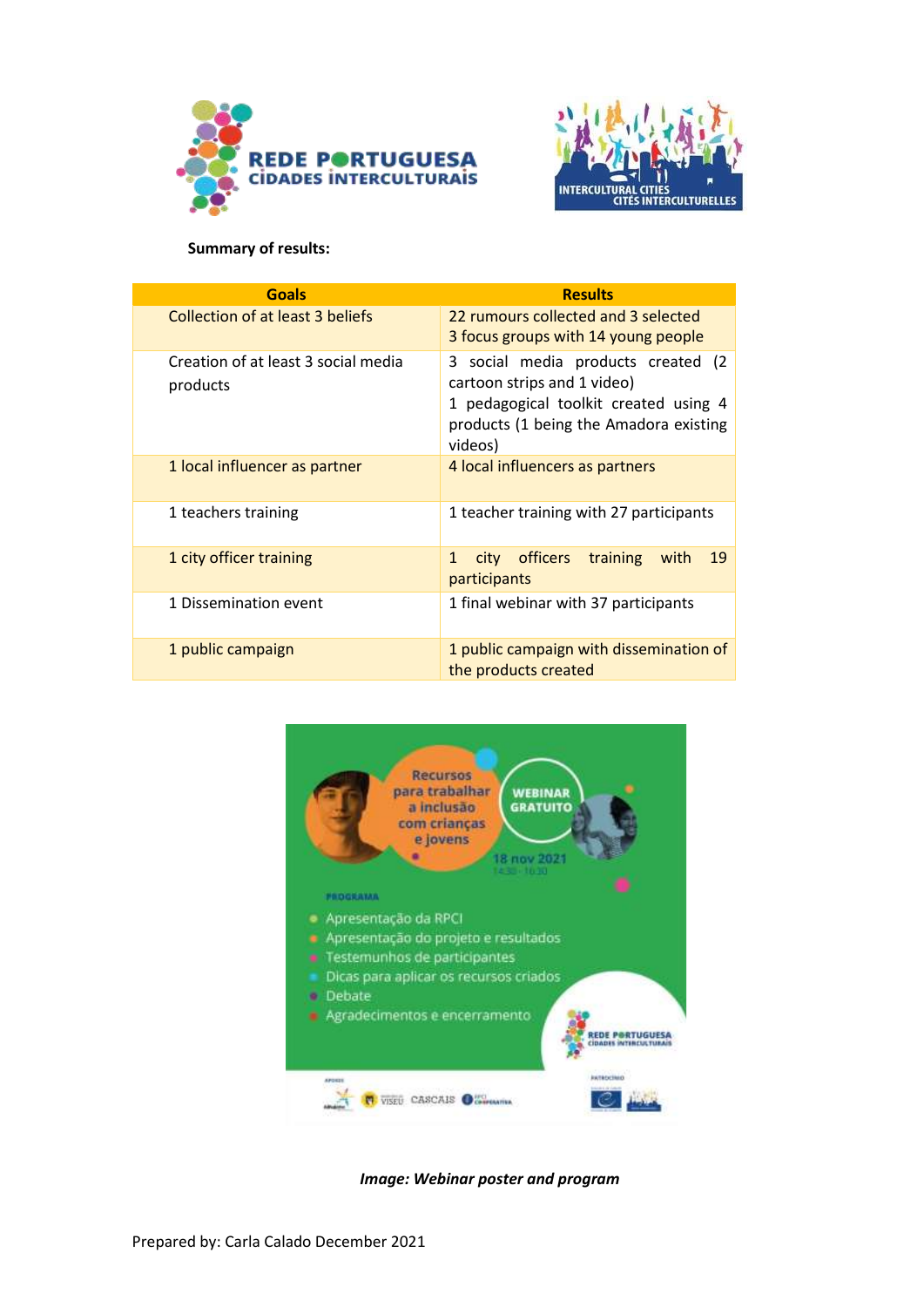





*Image: project meeting*



*Image: teachers training session*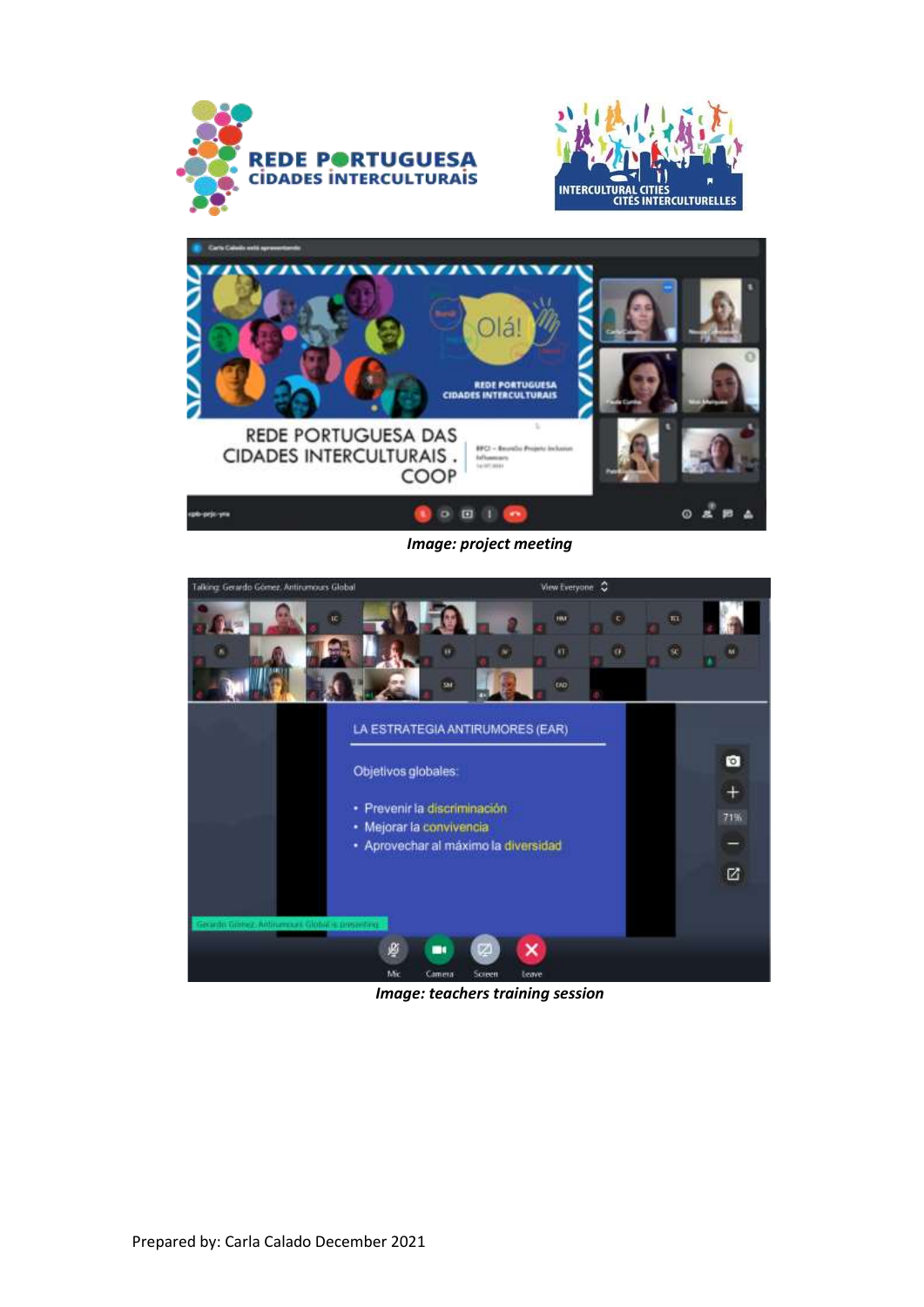

*Image: products created – images for social media*



*Image: products created – images for social media*

The products, news and other content created within the scope of this project have been published on [RPCI's website](https://cidadesinterculturais.pt/ferramentas) and respective [Facebook](https://www.facebook.com/RPCIPortugal/)[,](https://www.linkedin.com/company/70400375/) [LinkedIn](https://www.linkedin.com/company/70400375/) an[d](https://www.instagram.com/cidadesinterculturais/) [Instagram](https://www.instagram.com/cidadesinterculturais/) accounts. The video is also available at our YouTube channel: [Rede Portuguesa de Cidades Interculturais -](https://www.youtube.com/channel/UCVtHDVuDH2Aiz-3xMxIOn2g) [YouTube](https://www.youtube.com/channel/UCVtHDVuDH2Aiz-3xMxIOn2g)

# **b) Inclusive Recruitment**

Additionally, the cities of Amadora, Oeiras and Loures decided to develop a common project in partnership with RPCI cooperative. This project aimed to raise awareness of employers to the hiring of migrants, with legal and practical information. Monthly meetings were held between project team and cities to develop the project.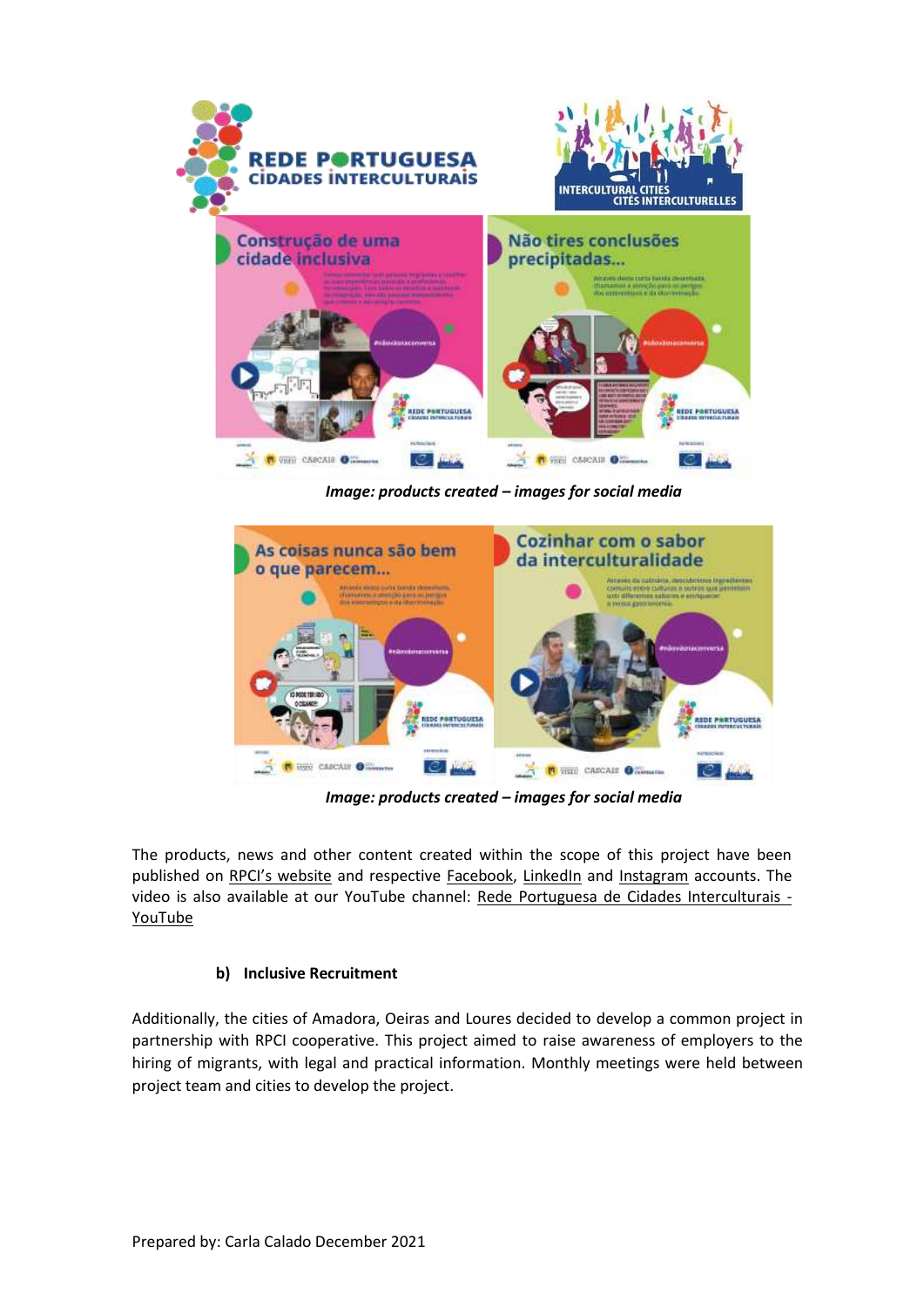



The project envisioned to develop:

- A leaflet with information /clarification about legislation and advantages of D&I for employers (with testimonials of companies that hired migrants, including those without documentation)
- A leaflet for migrants and newcomers with information about legislation, rights, responsibilities and opportunities (in several languages)
- 1 awareness raising session for employers.
- An "Inclusive Employers starters pack"

# **Summary of results:**

| <b>Inclusive</b>                                                                                                                                                                                                                                                                | <b>Inclusive Recruitment</b>                                                                                                                                                                                   | Podcast                                                                 | Webinar                                                                                                                          |
|---------------------------------------------------------------------------------------------------------------------------------------------------------------------------------------------------------------------------------------------------------------------------------|----------------------------------------------------------------------------------------------------------------------------------------------------------------------------------------------------------------|-------------------------------------------------------------------------|----------------------------------------------------------------------------------------------------------------------------------|
| <b>Recruitment Guide</b>                                                                                                                                                                                                                                                        | - Extended Version                                                                                                                                                                                             | Episode                                                                 |                                                                                                                                  |
| 4500 copies of<br>$\bullet$<br>the inclusive<br>recruitment<br>guide printed<br><b>Digital Version</b><br>$\bullet$<br>of the guide on<br>our website<br>Translation into<br>$\bullet$<br>7 languages<br>(Portuguese,<br>English, French,<br>Bengali, Nepali,<br>Farsi, Arabic) | Legal and<br>$\bullet$<br>practical<br>information<br>about<br><b>Inclusive</b><br>Recruitment.<br>Available in<br>$\bullet$<br>digital format<br>our website in<br>2 languages<br>(Portuguese<br>and English) | 1 Episode<br>$\bullet$<br>about<br>inclusive<br>recruitment<br>recorded | 1 webinar with<br>2 Companies<br>and 2 migrants<br>sharing<br>experiences<br>66 people<br>present<br>1 public event<br>$\bullet$ |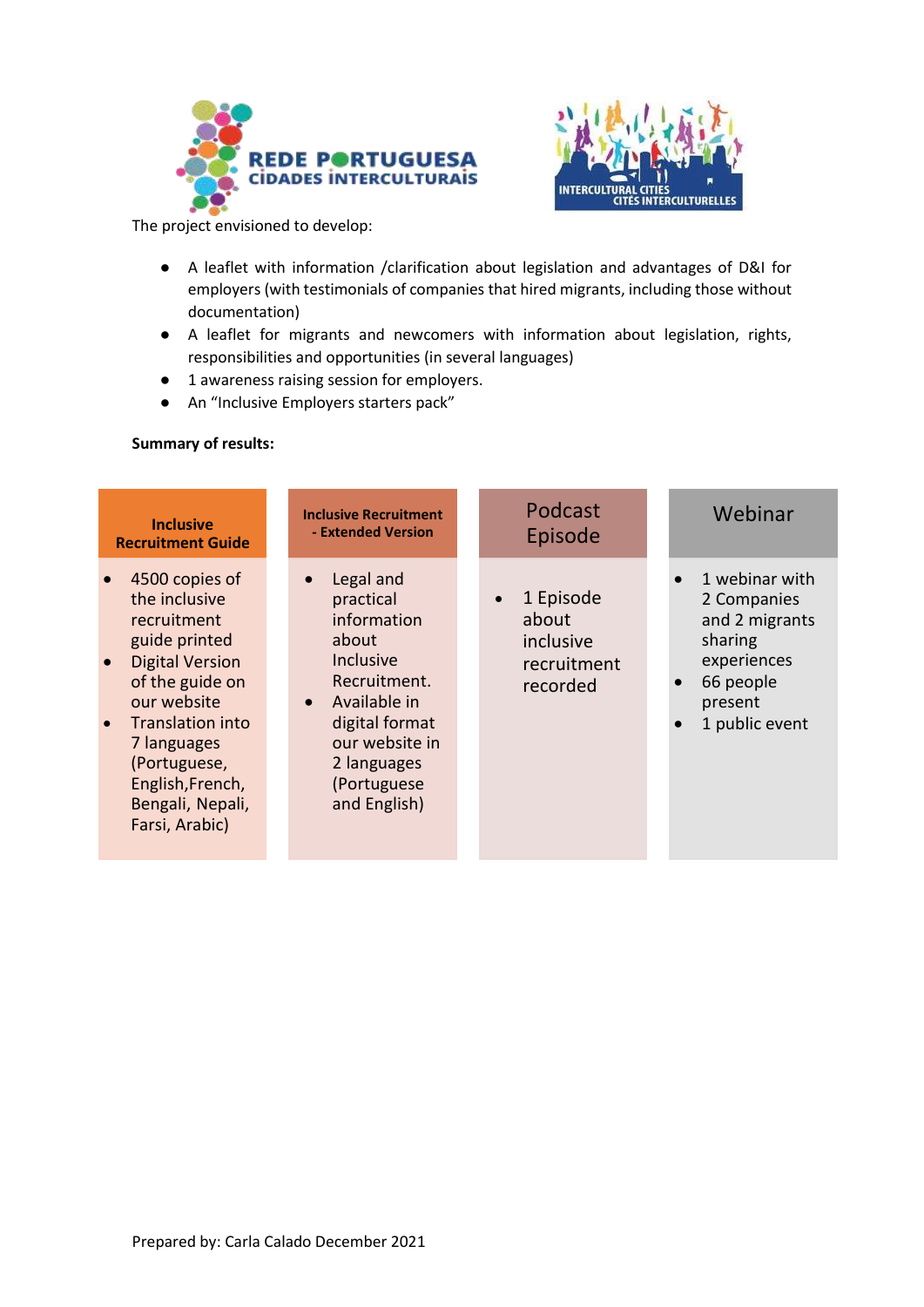

*Image: Webinar poster with program*



*Image: Webinar*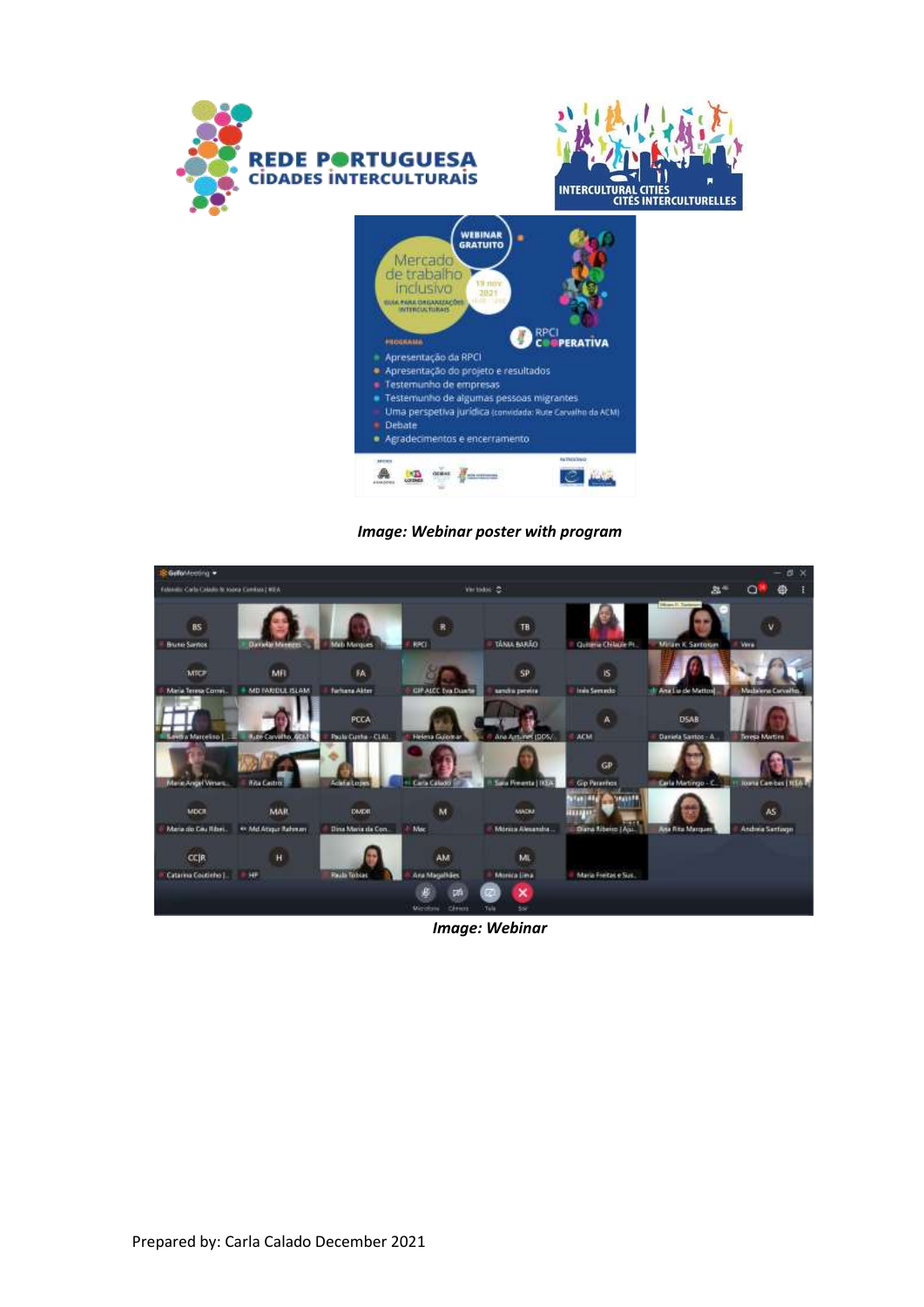

*Image: Leaflet in English and Nepali*

# **3. INDEX and expert visits**

No expert visits were conducted during this period, it was not possible to book the visit to Lisboa. It will be postponed to 2022.

# **4. Practice Sharing**

Regarding **practice sharing**, throughout 2021 the cities had the opportunity to share practices regarding their anti-rumours strategies.

These experiences were the moto for our **common grant** - the development of a public campaign targeting young people in social media: "Inclusion Influencers".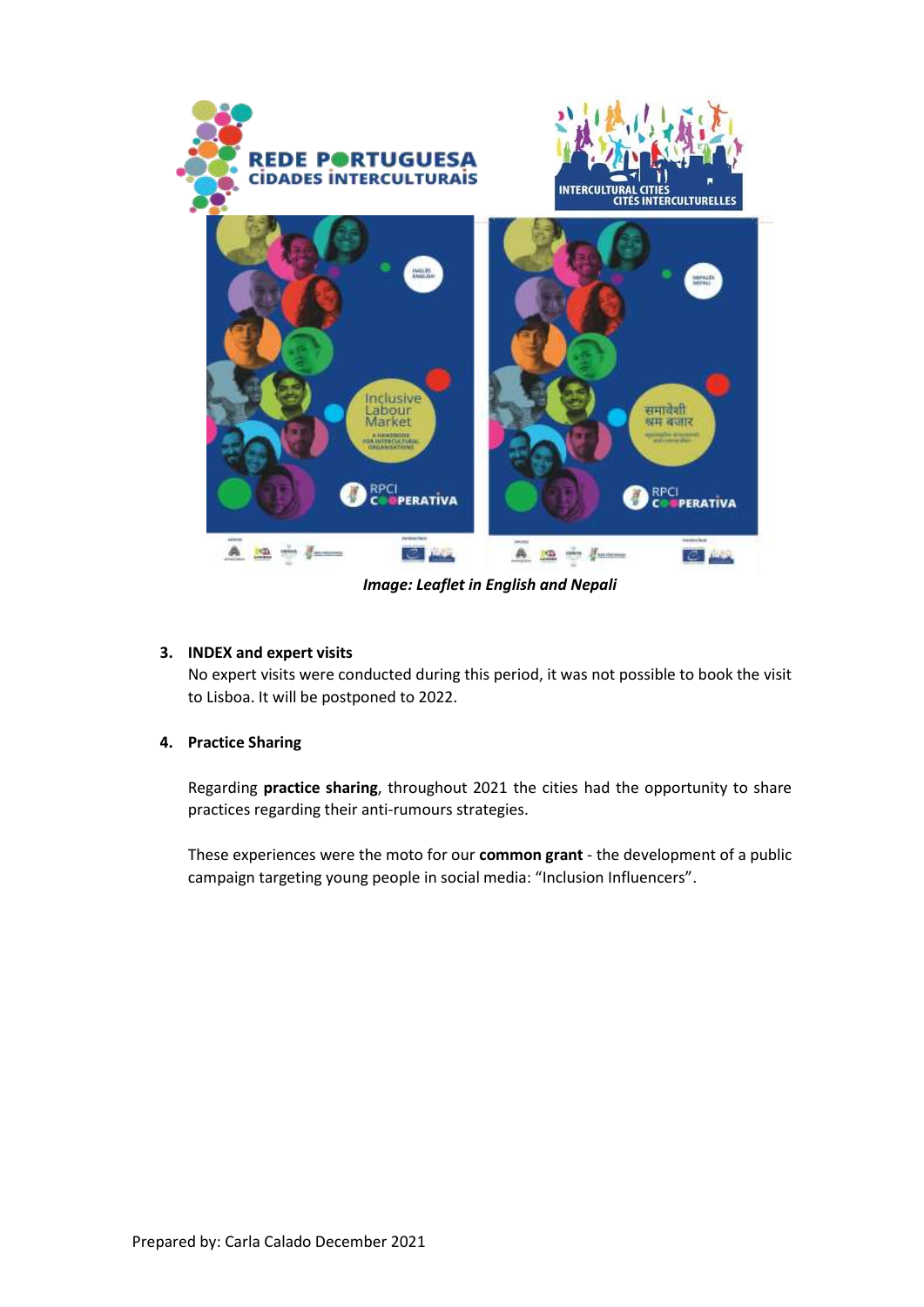





**Anti-Rumours Strategies**

- •Amadora showed several videos made by young people and revelaed the process of engaging and promoting a reflection with support of local NGO´s that reached out to local youngsters and led to the public campaign.
- •Some of these videos were used on our pedagogical toolkit (project "Inclusion Influencers".

Besides this meeting, two **best practices** were collected and sent to be published on ICC website (Braga and Cascais).

# **5. RPCI cooperative**

To ensure long-term sustainability of the network, a RPCI cooperative was created in May 2021 with 7 members. The cities were briefed about the cooperative goals and rules, as well as on how they could become formal partner and the benefits it would bring. After the briefing, Oeiras decided to become the first formal partner of the cooperative.



*Image: Funding Day RPCI Cooperative Image: RPCI end of the year meeting*

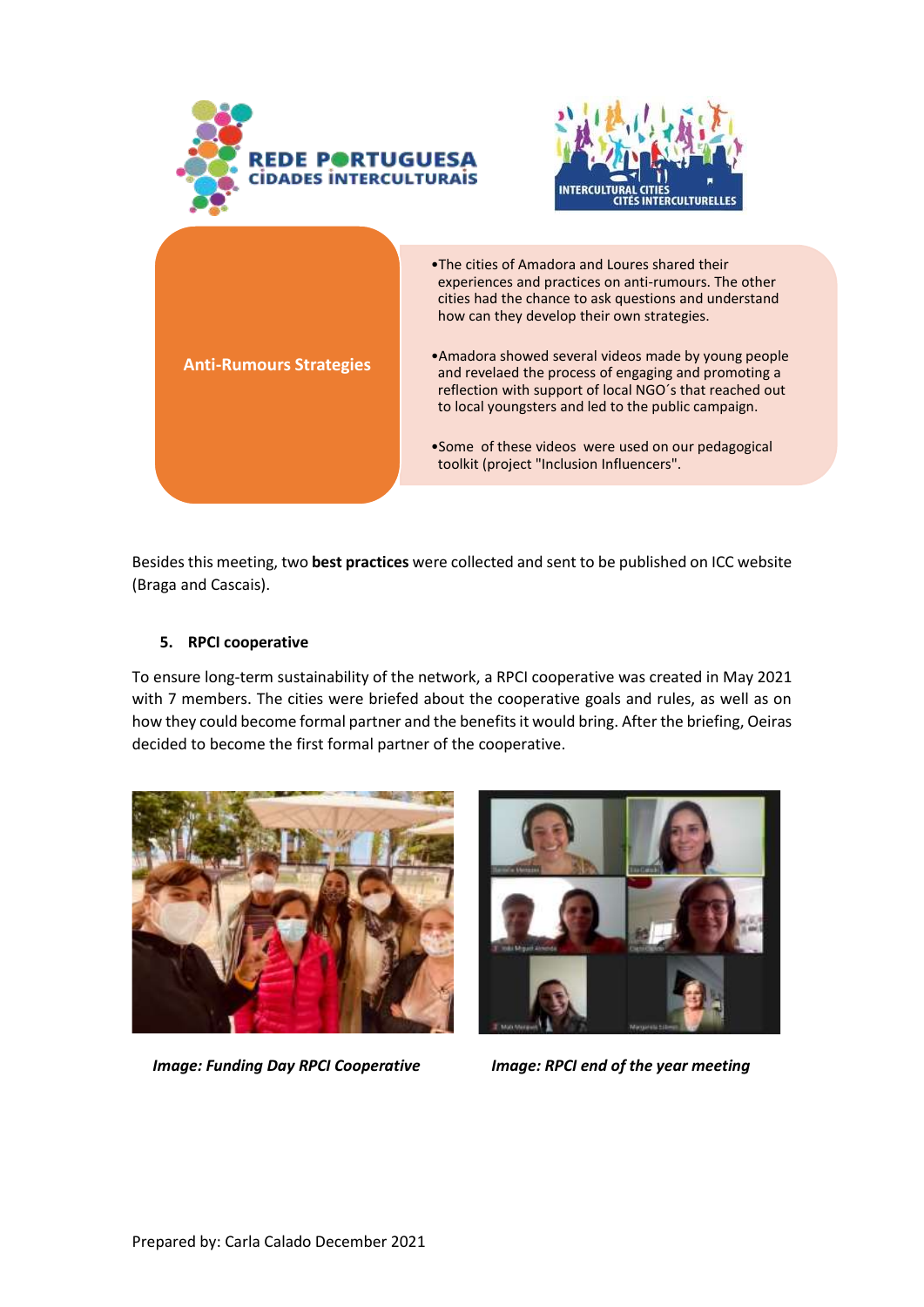



**Board:** Carla Calado (board president) is simultaneously the coordinator of RPCI network, Eva Calado (treasurer at the board and responsible for partnerships and communication) and Danielle Menezes (secretary of the board and responsible for the legal department)

**General Assembly:** Teresa Clímaco Leitão (president) is an investigator and history university teacher, responsible for the investigation department

**Fiscal Board:** Margarida Esteves (president) is a accountant and teacher, responsible for the budgets and reports, Mab Marques (vice-president) is a social and clinical psychologist and responsible for the training department and João Almeida (vogal) is and investigator and writer also in charge of the investigation department.

Among these experts, 2 people have experience as migrants in Portugal, thus adding value also with their lived experience.

After several debates with member cities, a business model was created and presented to cities with 5 levels of sponsorship. So far, 2 cities have showed interest of becoming sponsoring members, and one confirmed it, thus gaining access to several services (training and individual consultancy). Cities were also invited to integrate a "advisory board" that will meet once or twice each year to advice on activities plans and reports.

# **6. Representation and bridges**

# **a. Coordinators meetings**

The RPCI coordinator was present at 3 coordinators meetings: February, July and November. During the November meeting the "Inclusive Recruitment" project was presented and all related questions were answered.

# **b. GT – ADI -INT**

2 meetings of this High Level working group on Intercultural Integration were held, the RPCI coordination was present in both of these meetings.

# **c. Seminars and events**

- "[Social European Forum for Migrations](https://fsemlisboa.org/)", Alliance Migrations, presenting RPCI work.
- Discussion with national secretary of state for migrations, Gulbenkian Foundation and Migration Policy Institute called: "A Service for All: Strengthening Diversity in Portugal's Police".
- Presentation of the APP "Portugal Incoming" at the webinar "What's app'ning in your city" (ICC)
- One presentation of the project "Inclusive Recruitment" was held during the coordinators meeting in November.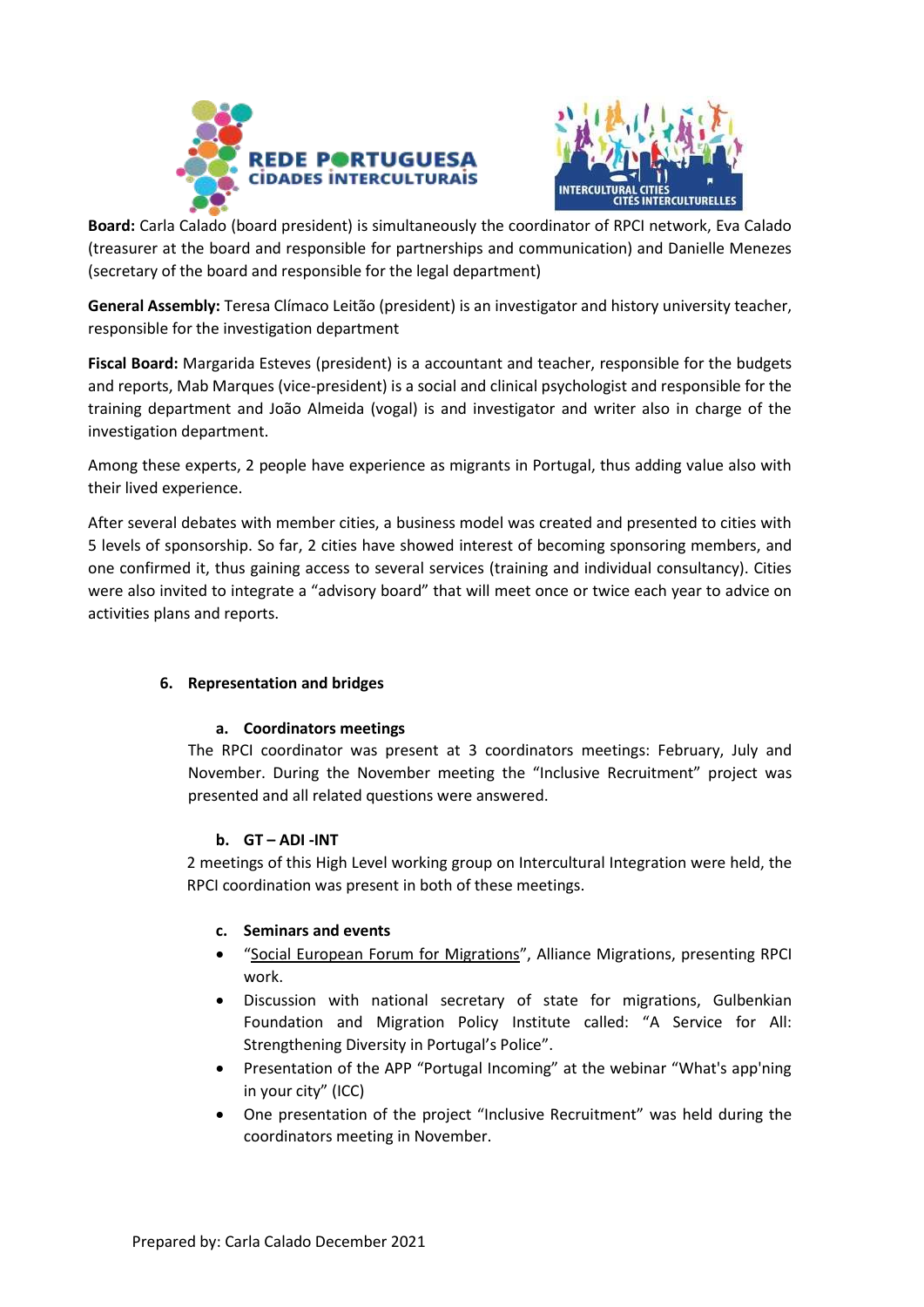



- On the  $17<sup>th</sup>$  December RPCI was invited to present the cooperative and the project "Inclusion Influencers" at the ACM – High Commission for migrations Observatory event (online for +200 people) – Carla Calado and Eva Calado.
- 2 RPCI webinars were held on the  $18<sup>th</sup>$  and  $19<sup>th</sup>$  of November, one for each project developed. RPCI was presented by the coordinator, Carla Calado and the most recent products of RCI were highlighted.



*Image: Participation of RPCI at the ACM Observatory webinar 17th December 2021*

# **d. Other**

One meeting was held with regarding ICC future initiatives for the media. Ideas were exchanged and further proposals are under development.

Invited by the Italian network (ICEI), RPCI has integrated a set of partners (RECI, Ukrainian and Canadian Networks and others) that will apply for a "network of cities" grant (project NET-IDEA) to make it possible to further develop the work around intercultural competences with local cities. 2 Portuguese cities have written letters of support to this application (Santa Maria da Feira and Braga).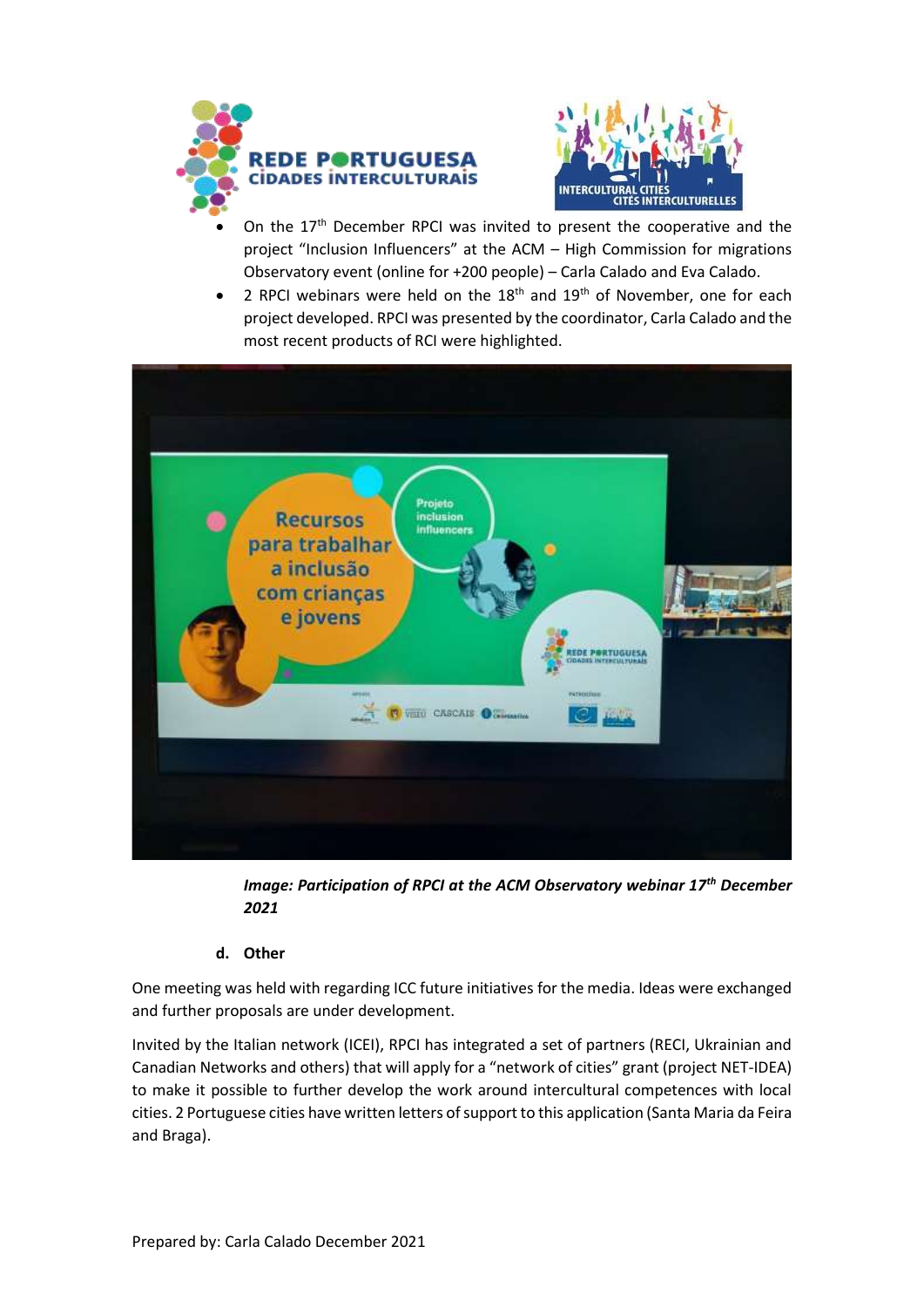



An interview was given to Cristiana Wu, based in the UK, for her thesis that aims to answer "To what extent do transnational city networks and the EU influence the Portuguese model of central-local cooperation in migration policy?".

was held, to share the main features that would make the regional network effective, including the optimal communication and exchange tools in order to inform the ICC project in Cyprus [Intercultural integration in Cyprus \(coe.int\)](https://www.coe.int/en/web/interculturalcities/intercultural-integration-in-cyprus) and the aim to help set up 5 regional networks A meeting with the ICC Team

Contacts were established with the Anti-Rumours Youth Summit to better understand how RPCI could help mobilize young people. 1 person from 1 Portuguese city took part in the event.

The coordination was also requested to participate on project PRODEMO session about migrant civic participation in elections, and 2 members of the RPCI cooperative took part of it.

New partners were engaged on our 2 projects:

- 3 influencers
- Several Youth work NGO's: CAF (a local association in Lumiar, Lisboa), Between, Junior Achievement, Portuguese speaking countries Youth Association, Rota Jovem.
- **IKEA**
- Portugália (Portuguese restaurant chain)
- Chef Fabio Bernardino

To foster our contacts and keep learning, RPCI (trough the cooperative) also took part in several **events and seminars:** "City Anti-Rumours strategies – URBACT", "Covid: The exposure of discrimination and inequality in the EU", "Interculturalism and anti-racism: in practice" and a webinar organised by Amadora about their Intercultural Plan.

### **Challenges 2021**

The continuation of the pandemic restrictions did not allow for face-to-face meetings, thus hurting the networking and the engagement of city officers.

On the other hand, RPCI managed 2 simultaneous projects and this challenge promoted a quick development of learnings of the RPCI team.

Engaging cities in common projects is still a challenge, mainly because of the pandemic situation and local elections held in October 2021. These elections brought many changes in mayors and for a large part of the year the cities struggled with lack of possibility for long term commitments and constant changes of guidance due to the changes in top management.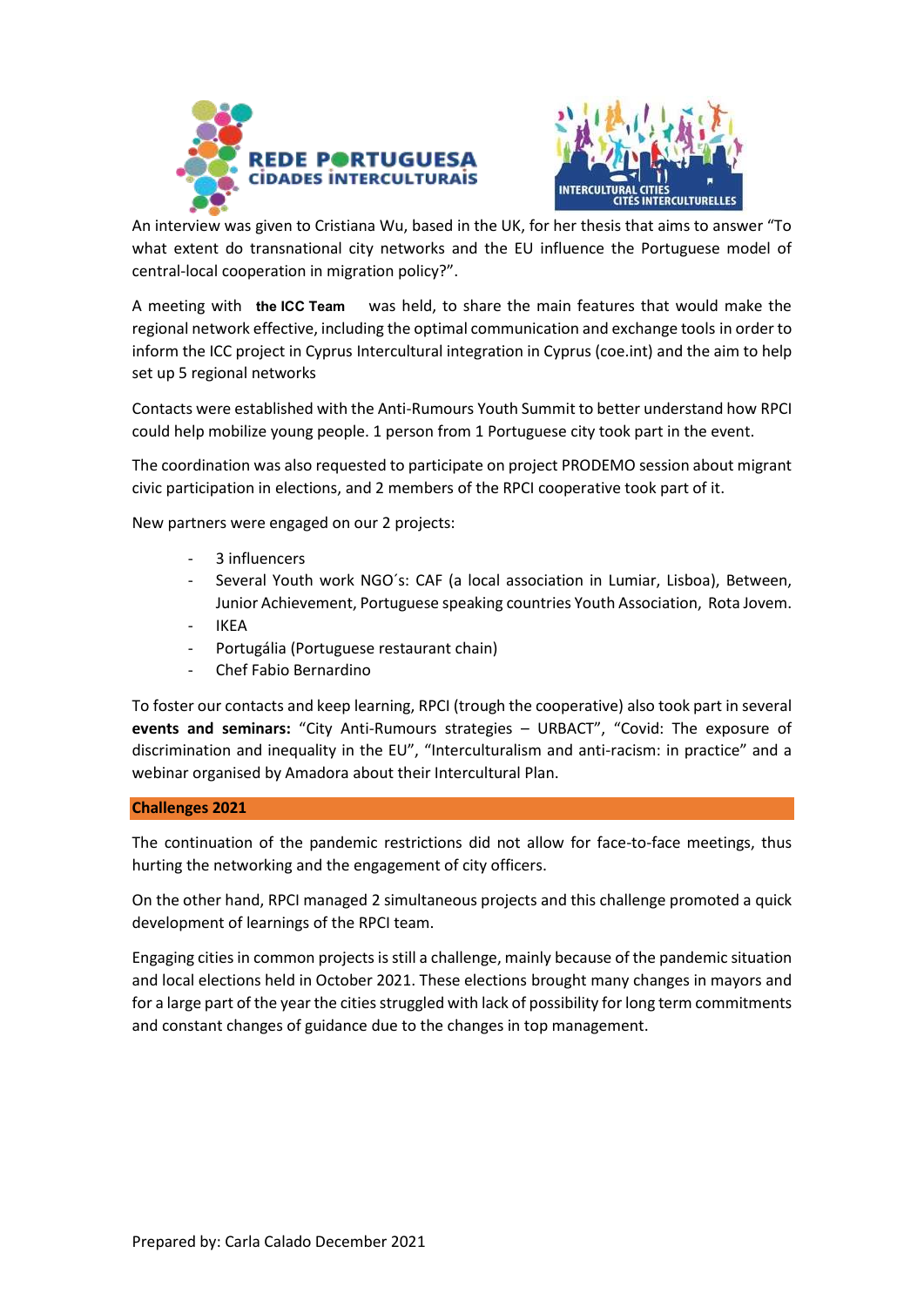



**Summary of results**

| Goal                                                   | <b>Activities</b>                              | <b>Results</b>                                                                                                                                                           |
|--------------------------------------------------------|------------------------------------------------|--------------------------------------------------------------------------------------------------------------------------------------------------------------------------|
| Keep the cities engaged in<br>the Network              | 1. Maintain a regular flow of<br>communication | 28 e-mails (all the cities)<br>+10 phone calls<br>2 new social media: 3 posts each<br>5 RPCI meetings<br>Facebook updated (131 posts)<br>and 541 followers<br>6 products |
| Develop cities' intercultural                          | 2. Develop common projects                     | 2 projects finalised<br>1 EU application                                                                                                                                 |
| strategies                                             | 3. Practice Sharing                            | 2 public webinars<br>5<br>RPCI meetings, one with<br>practice sharing<br>1 training for city officers<br>1 training for teachers                                         |
| Develop the sustainability of 4. Grants<br>the Network |                                                | Support to the development of<br>grants by cities<br>A joint grant to EU funding<br>together with RECI, ICEI, Canada<br>and Ukraine                                      |
|                                                        | 5. RPCI cooperative                            | Creation of the cooperative with<br>7 people<br>Presentation to the cities<br>1 city as formal partner                                                                   |
|                                                        | 6.Representation&<br>partnerships              | 6 RPCI presentations<br>5 new partners<br>3 coordinators meetings                                                                                                        |